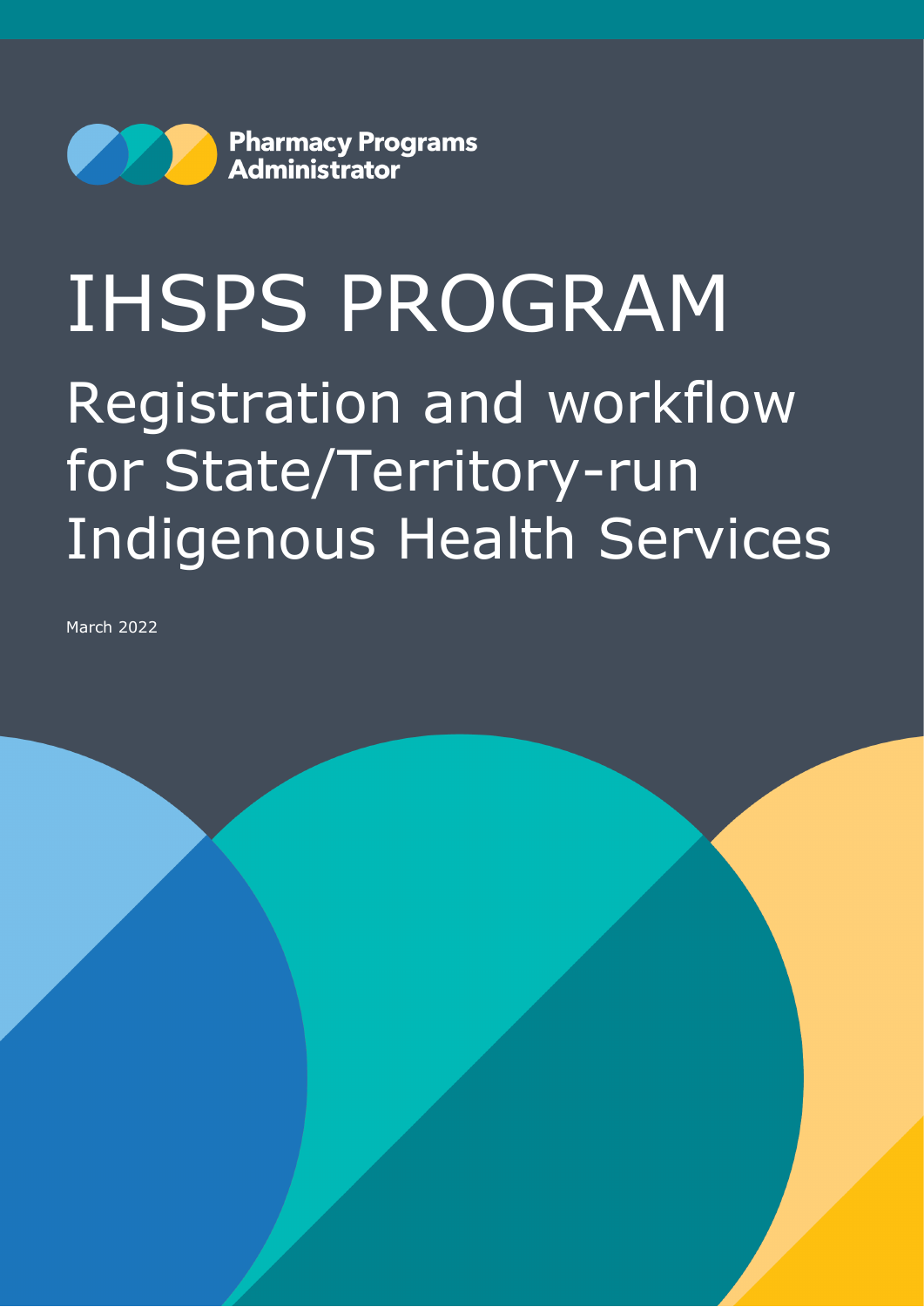

#### **INDIGENOUS HEALTH SERVICES PHARMACY SUPPORT PROGRAM – STATE-RUN IHS**

# **INTRODUCTION**

**The Indigenous Health Services Pharmacy Support (IHSPS) Program is funded under the Seventh Community Pharmacy Agreement (7CPA) to support quality use of medicines (QUM) services and aims to reduce adverse events and associated hospital admissions or medical presentations.** 

This document outlines instructions specific to State-run Indigenous Health Services. This document must be read in conjunction with the IHSPS Program Rules and the Pharmacy Programs Administrator (PPA) General Terms and Conditions (General Terms). Definitions in the General Terms apply to these Program Rules. Definitions in the General Terms of the Program Rules apply to this document.

### **1. Annual Registration**

To participate, **all** State/Territory-run Indigenous Health Services (IHSs) are required to register for the IHSPS Program annually. The registration form requires authorisation by the organisation's Chief Executive Officer (CEO), or equivalent.

All State/Territory-run IHSs who have participated in the most recent IHSPS Program cycle will receive an invitation to register to the program via email.

If your State/Territory-run IHS has not participated in the most recent IHSPS Program cycle and would like to register, please contact the PPA Support Centre on **1800 951 285** and kindly request a registration link be generated for you.

## **2. Annual Declaration**

Once funding has been allocated, if you have chosen not to delegate authority to a Service Provider, you will be asked to make a declaration and provide relevant information to allow the PPA to register you as a Service Provider on the PPA Portal to receive funds. This should be submitted at the same time as your Work Plan. This is repeated annually to ensure all details are correct.

#### **3. Annual Work Plan Development and Submission**

Once funding has been allocated, State/Territory-run IHSs **who have not delegated authority to a Service Provider**, will be required to develop an Annual Work Plan which involves distributing the annual budget across the 'Support Activities' outlined in the Program Rules.

Upon completion, the Annual Work Plan must be submitted via email to the PPA Inbox [<IHSPS@ppaonline.com.au>](mailto:IHSPS@ppaonline.com.au) for review and final approval by the Department.

If approved, you will receive an email from the PPA confirming acceptance of your Annual Work Plan.

#### **4. Progress Report Submission**

Participating State/Territory-run IHSs **who have not delegated authority to a Service Provider** will be required to provide the PPA with six-monthly Progress Reports including progress and financial reporting, where appropriate, against the Annual Work Plan.

Progress Reports must be sent via email to the PPA Inbox [<IHSPS@ppaonline.com.au>](mailto:IHSPS@ppaonline.com.au)

**Where any of the required documents are not submitted by the due dates as outlined in the Program Rules, the Program Participant will forfeit the deliverable payment and not be eligible to participate in the remainder of the program cycle, unless there are exceptional circumstances.**